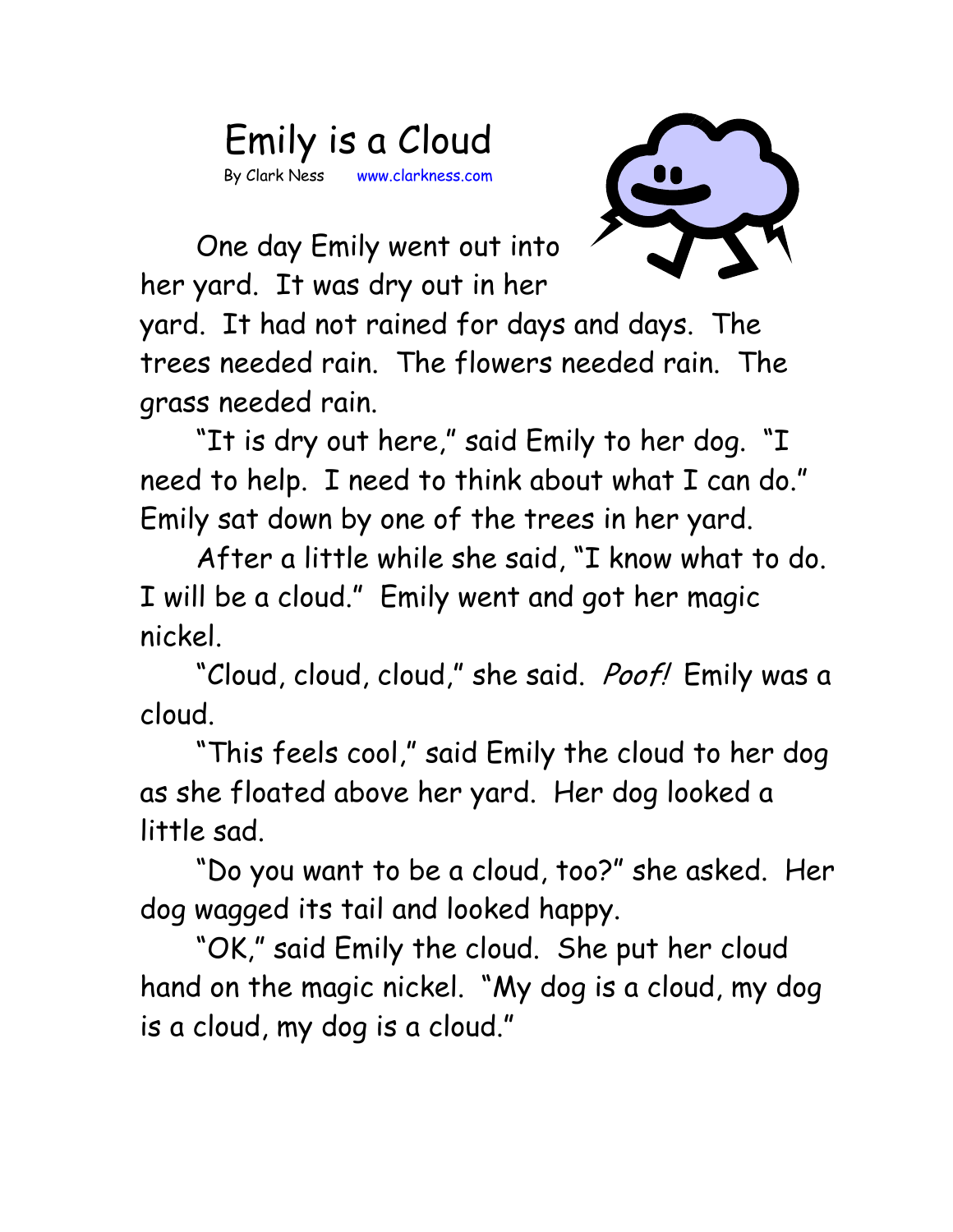Poof! Emily's dog was a cloud. It wagged its cloud tail and seemed to like being a cloud.

"Now let's go get some water. Come with me," said Emily the cloud. She flew up into the sky with her dog the cloud right behind her. They flew over dry land. On and on they went. After a little while they were over the ocean.

"We will fill up with water here," said Emily the cloud. She could see other clouds filling up with water over the ocean.

"See those clouds," she said to her dog the cloud. "The sun shines on the water in ocean and some of the water goes up into the air. It becomes clouds. Those clouds will go over the land. The water will then fall out of them as rain."

Her dog wagged its cloud tail. The two clouds went out over the ocean. They started to fill up with water. More clouds came over by them.

"This is fun being a cloud," said Emily the cloud.

"I am glad you are having fun. I like being a cloud, too" said one of the clouds.

"Can all of you clouds come and rain on the land near my home?" asked Emily the cloud. "It is so dry there."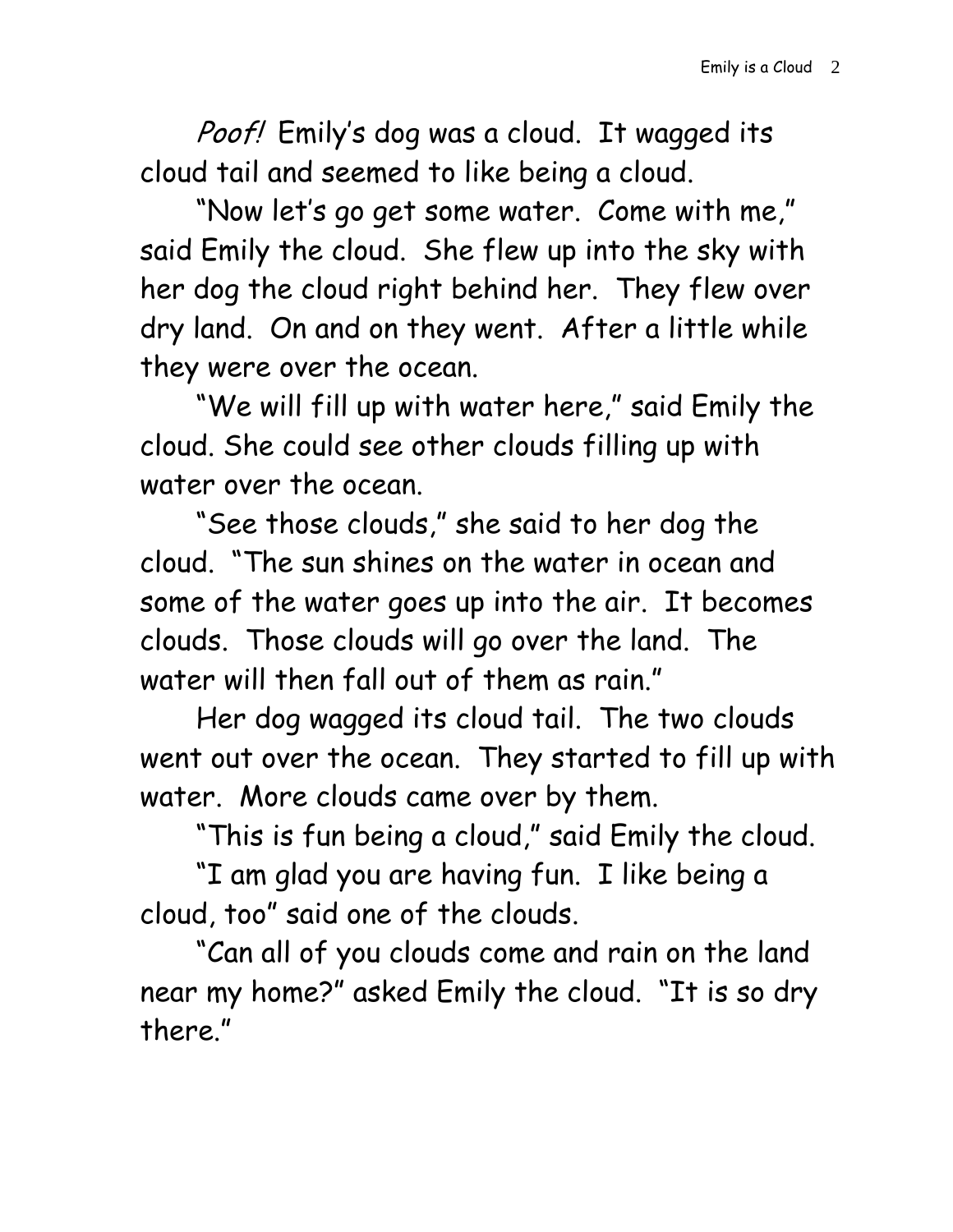"Yes, I think we could do that," said another cloud. Soon Emily the cloud, her dog the cloud and all of the other clouds were full of water. They all flew back over land to the dry land near Emily's home. Then they started to let it rain. It rained and rained. Soon the land was no longer dry.

"Thanks for raining on the land near my home," said Emily to the other clouds. "I see that the trees are happy, the flowers are happy, and the grass is happy. I need to go back home now."

"We are glad we could help," said the other clouds.

Emily the cloud and her dog the cloud flew back to Emily's home. When she got there, she put her cloudy hand on the magic nickel.

"Emily, Emily, Emily. Emily's dog, Emily's dog, Emily's dog," she said.

Poof! Emily was a girl again and her dog was a dog again.

"That was a lot of fun being a cloud. It was nice that the other clouds helped us so it would not be dry any more," said Emily. "Now we need to go in. It is still raining."